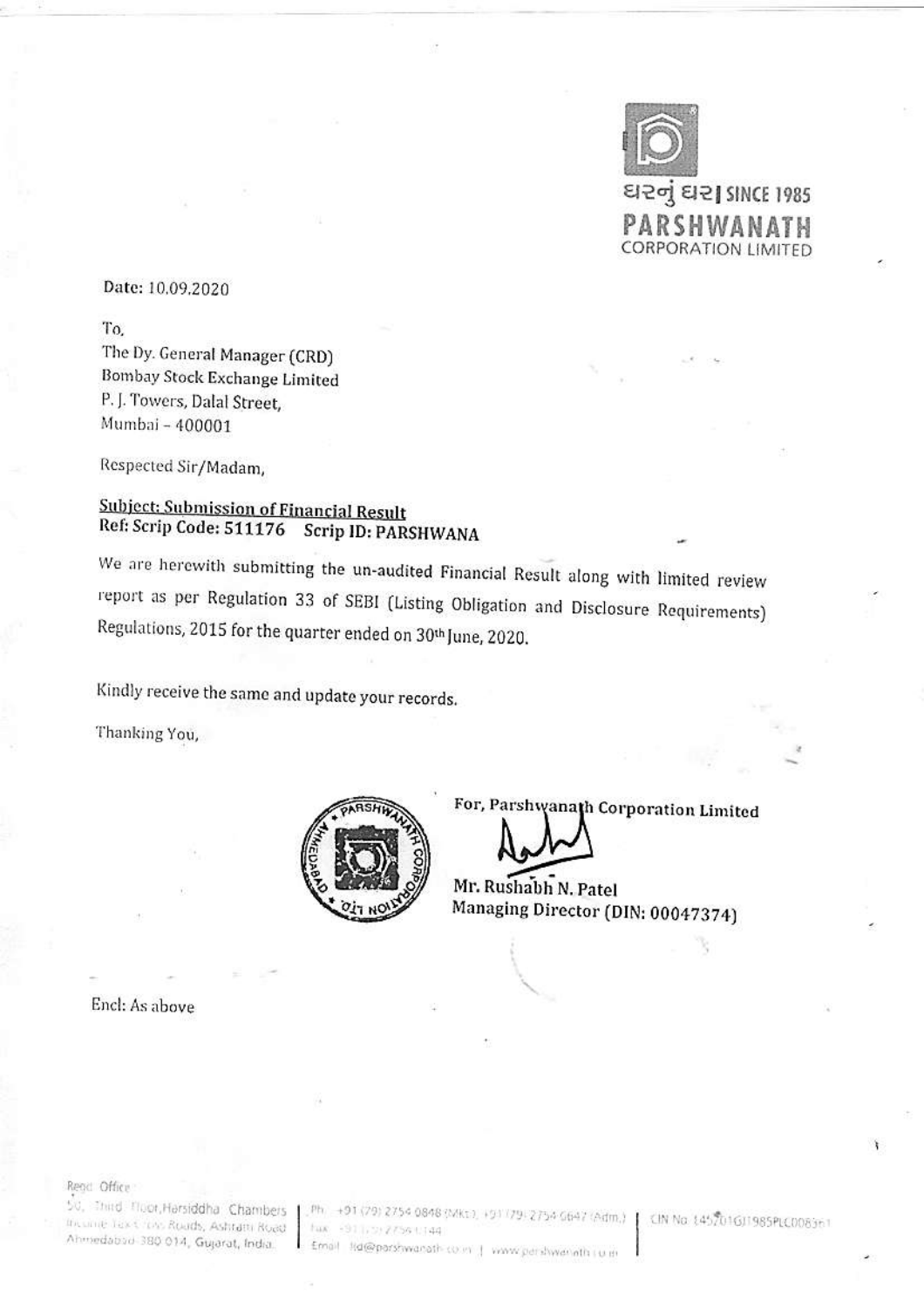

| Sr.<br>No.   | <b>Particulars</b>                                                   | Quarter Ended             |                         |                           | Year Ended              |
|--------------|----------------------------------------------------------------------|---------------------------|-------------------------|---------------------------|-------------------------|
|              |                                                                      | 30/06/2020<br>(unaudited) | 31/03/2020<br>(Audited) | 30/06/2019<br>(unaudited) | 31/03/2020<br>(Audited) |
| F            | Revenue from Operations                                              | 0.68                      | 25.55                   | 16.17                     | 97.58                   |
| $\mathbf{1}$ | Other Income                                                         | 15.34                     | 15.43                   | 16.60                     | 62.72                   |
| Ħ            | Total Income $(1 + 11)$                                              | 16.02                     | 40.98                   | 32.77                     | 160.30                  |
| IV           | Expenditure<br>Project Expense<br>Changes in Inventories of Finished | 0.08                      | 5.44                    | 0.01                      | 17.67                   |
|              | Goods, Work-in-progress and Stock-<br>in-trade                       | (0.08)                    | (5.44)                  | (0.01)                    | (17.67)                 |
|              | Employee Benefit Expenses                                            | 7.02                      | 7.22                    | 6.22                      | 27.37                   |
|              | Depreciation                                                         | 0.00                      | 2.38                    | 2,38                      | 9.53                    |
|              | Other Expenditure                                                    | 8.64                      | 11.01                   | 13.68                     | 45.59                   |
|              | Total Expenses (IV)                                                  | 15.66                     | 20.61                   | 22.29                     | 82.49                   |
| V            | Profit before Exceptional Items and tax<br>$(III-IV)$                | 0.36                      | 20.37                   | 10.49                     | 77.80                   |
| VI           | <b>Exceptional Items</b>                                             | 4.27                      | (0.60)                  | 2.21                      | 9.89                    |
| VII          | Profit Before Tax (V+VI)                                             | 4.63                      | 19.77                   | 12.70                     | 87.70                   |
| VIII         | <b>Tax Expense</b>                                                   |                           |                         |                           |                         |
|              | Current tax                                                          | 0.74                      | 3.17                    | 2.50                      | 14.08                   |
|              | Earlier year tax adjustment                                          | 0.00                      | 0.00                    | 0.00                      | 0.26                    |
|              | Tax Expense ('VIII)                                                  | 0.74                      | 3.17                    | 2.50                      | 14.35                   |
| IX           | Profit for the period (VII-VIII)                                     | 3.89                      | 16.60                   | 10.20                     | 73.35                   |
| X            | Other Comprehensive Income (OCI)                                     | 0.00                      | (0.09)                  | 0.00                      | (0.09)                  |
| XI           | Total Income (Including OCI) (IX+X)                                  | 3.89                      | 16.51                   | 10.20                     | 73.26                   |
| XII          | Earning Per Share (EPS) (of Rs. 10/-<br>Each) not annualised         |                           |                         |                           |                         |
|              | (a) Basic                                                            | 0.12                      | 0.53                    | 0.33                      | 2.34                    |
|              | (b) Diluted                                                          | 0.12                      | 0.53                    | 0.33                      | 2.34                    |

Review by the Statutory Auditors.

The Company is engaged in the business of Construction and Development of housing projects and  $\overline{c}$ therefore there are no other reportable segments.

3 Figures for the previous periods have been regrouped/re-arranged, wherever considered necessary.

The Figure for the quarter ended 31st March 2020 are balancing figures between the audited figures  $\overline{A}$ for the full financial year and unaudited figures for the nine months ended 31st December 2019.

RUSHA



PLACE: AHMEDABAD DATE: September 10, 2020

> 50, Third Floor, Harsiddha Champers, Incom Tax Cross Roads, Regd. Office: Ashram Road, Ahmedabad-380 014, Gujarat, India. CIN: L45201GJ1985PLC008361

> > Ph.: +91 (79) 2754 0848 (Mkt.), +91 (79) 2754 0647 (Adm.) Fax: +91 (79) 2754 0144 Email : ltd@parshwanath.co.in | www.parshwanath.co.in

BY ORDER OF THE BOARD

IAI N. PATEL

MANAGING DIRECTOR (DIN: 00047374)